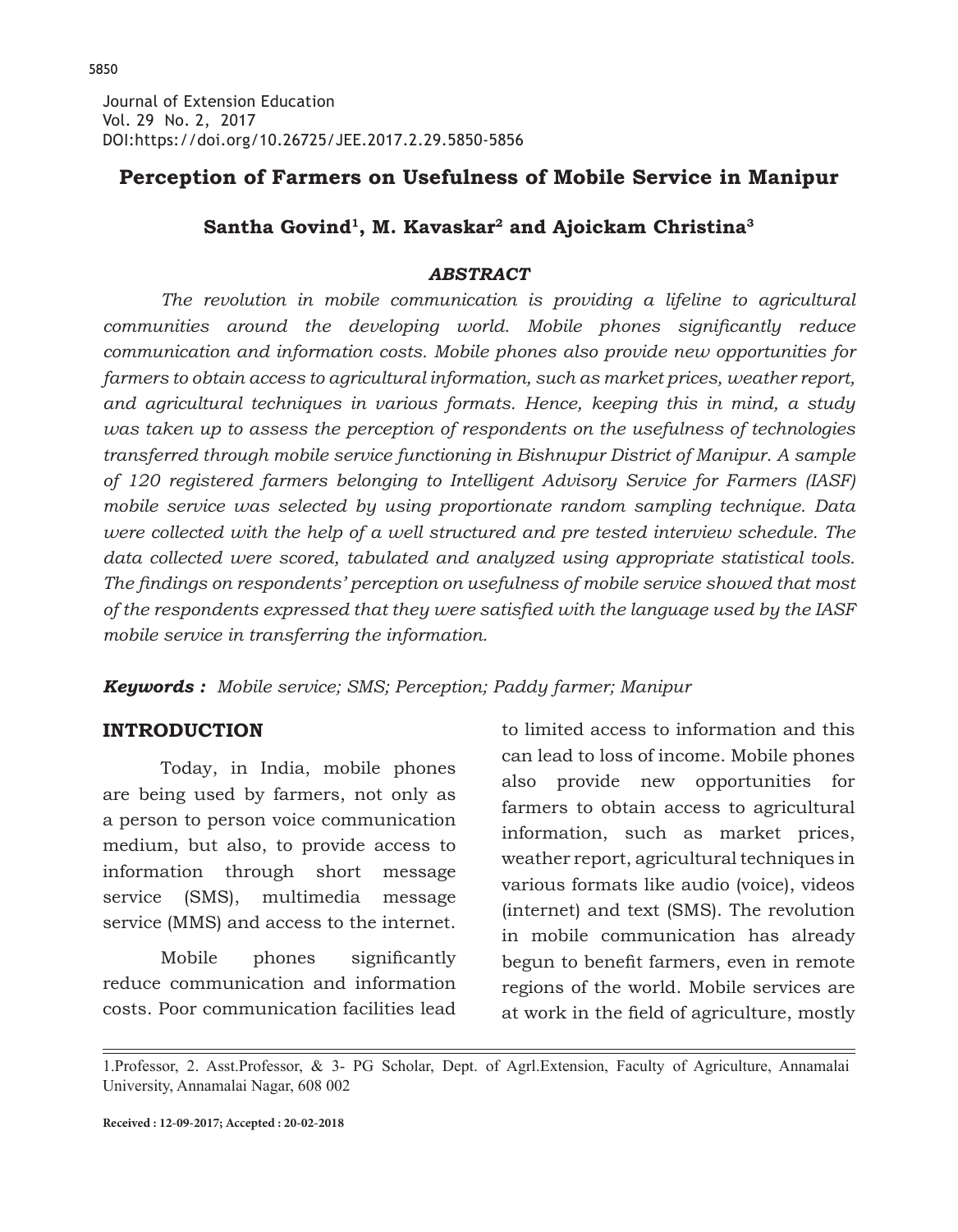for sharing and obtaining information. Across the developing world, there are programmes that give farmers access to research and best practices, weather information and market prices via SMS, Interactive Voice Response (IVR) or call centres.

Hence, keeping this in mind, a study was taken up to assess the extent of utilization of information disseminated through mobile service.

#### **METHODOLOGY**

The study was taken up to assess the extent of usefulness of information disseminated through mobile service. The present study was conducted in Bishnupur District of Manipur state during 2015. The study was taken up in four villages of Bishnupur block which were selected based on the highest number of registered farmers under Intelligent Advisory Service for Farmers (IASF). A sample of 120 registered farmers under IASF mobile service was selected by using proportionate random sampling technique. Data were collected with the help of a well structured and pre tested interview schedule. The data collected were scored, tabulated and analyzed using statistical tools viz., percentage analysis, cumulative frequency method.

Perception in the study referred to the extent to which the respondent perceived the information communicated through the mobile service as useful or otherwise. The selected subject matter, paddy and other general information was included in consultation with the co-ordinator of IASF, subject matter specialists and other NGO personnel involved in IASF mobile service. Perceived usefulness of information through mobile service was measured under two dimensions viz., 1.Recommended technologies were useful and 2. Not useful. Further, their perception on mobile service was also assessed against ten specific technologies and eight general items.

#### **FINDINGS AND DISCUSSION**

## **Practice-wise Perception of the Respondents on the usefulness of recommended Paddy Technologies**

Majority (61.67%) of the respondents had high level of perception on usefulness of recommended paddy technologies.

In order to have an in depth idea about the perception on the usefulness of the specific paddy technologies of the respondents, practice wise perception of respondents was worked out and the results are given in Table 1.

It could be observed from the data that out of ten paddy technologies, majority of the respondents (90.00 per cent) perceived the information on selection of varieties as useful followed by information on pest management (76.68 per cent) and nutrient management (63.33 per cent) as useful. The possible reason for better perception on selection of varieties, pest management and nutrient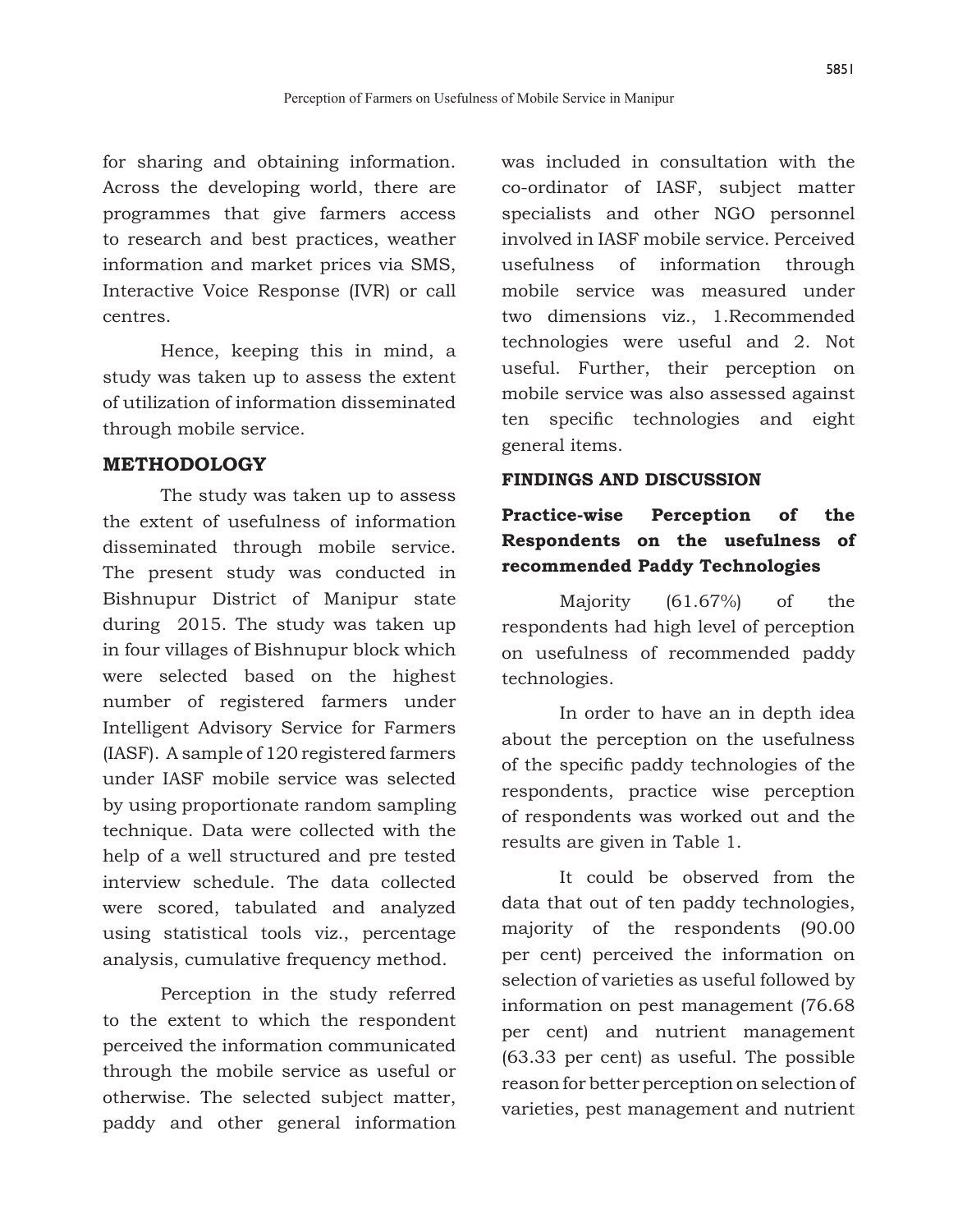#### **Table 1.**

### **Distribution of Respondents according to their Practice-wise Perception on Usefulness of Recommended Paddy Technologies**

|        |                           |               | $(n=120)$  |
|--------|---------------------------|---------------|------------|
| Sl.No. | <b>Subject Matter</b>     | <b>Number</b> | Percentage |
| 1.     | Selection of varieties    | 108           | 90.00      |
| 2.     | Time of sowing            | 64            | 53.33      |
| 3.     | Nursery management        | 56            | 46.66      |
| 4.     | Nutrient management       | 76            | 63.33      |
| 5.     | Weed management           | 76            | 63.33      |
| 6.     | Pest management           | 92            | 76.68      |
| 7.     | Disease management        | 72            | 60.00      |
| 8.     | Seed production technique | 40            | 33.33      |
| 9.     | Marketing information     | 68            | 56.68      |
| 10.    | Post harvest management   | 44            | 36.68      |

management in paddy could be due to the regular use of mobile phones and also due to obtaining timely information for taking up the operations without delay. It could be observed from the same table, that all the four technologies viz., weed management (63.33 per cent), disease management (60.00 per cent), marketing information (56.68 per cent) and time of sowing (53.33 per cent) were perceived to be useful by majority of the respondents. The probable reason could be that the mobile service provides solution to all technical problems of farmers pertaining to weed management and disease management. Further, it also provides need based and timely information on marketing and time of sowing and there is no distortion of information provided through mobile service.

Further, it could be noticed from the same table, that a little less than fifty percent (46.66 per cent) of the respondents had perceived the information to be useful on nursery management (40.00 per cent) and post harvest management (36.68 per cent) to be useful. The reason could be that the information on nursery management and post harvest management is reaching the farmers in time. As majority of the farmers belonged to high level of innovativeness they were eager to get additional information. Further, the farmers might have felt that the information received through mobile was very clear, easily understandable and the information transferred through mobile service network as appropriate and reliable.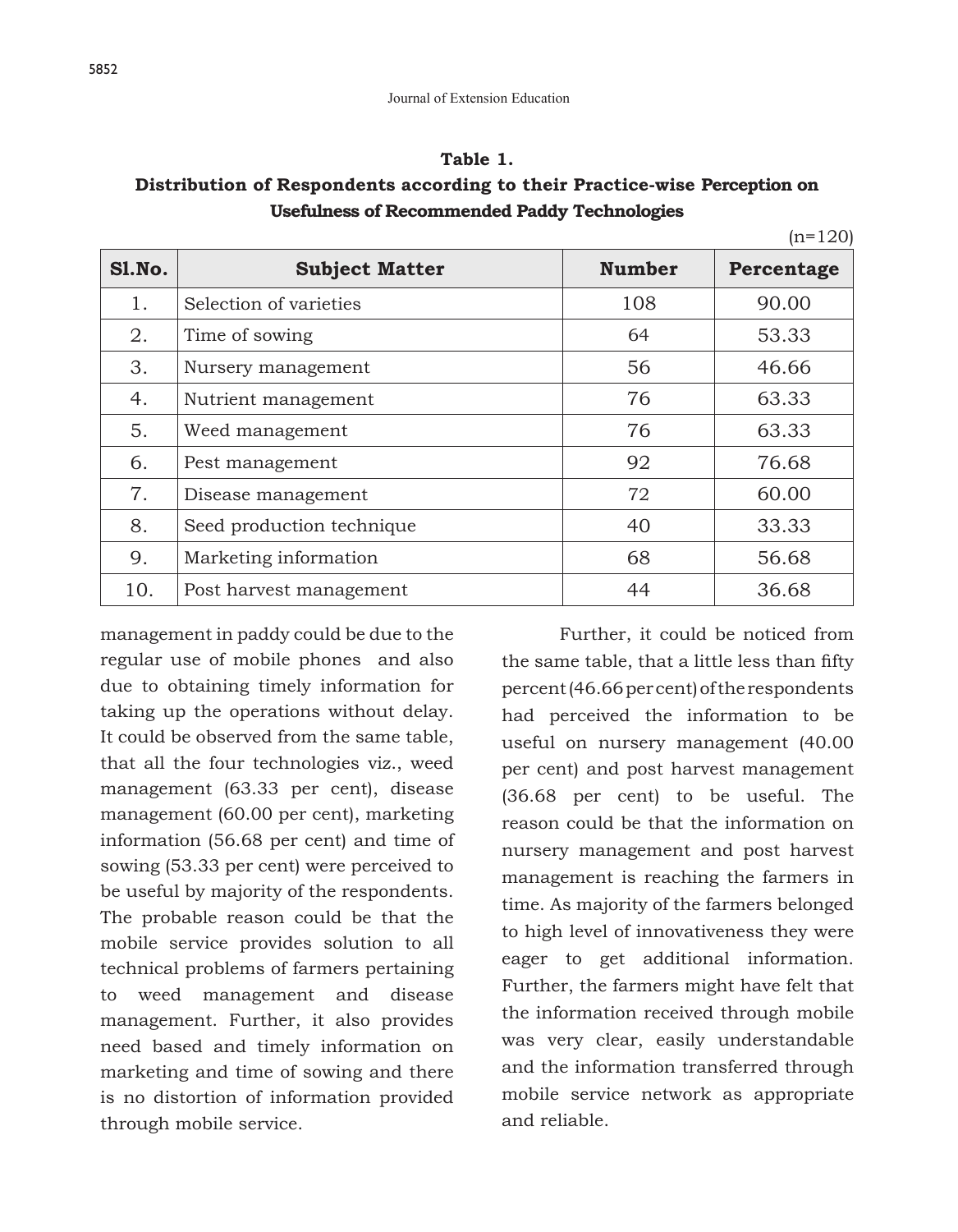Information on seed production technique (33.33 per cent) was perceived as useful by less percentage of respondents. The possible reason may be some of the information relevant to utilization of seed production techniques at the field level is not being transferred through mobile service. It could be observed that almost two-fifths of the respondents (39.17 per cent) and medium level of perception on the usefulness of the recommended general information, followed by 35.00 per cent with high level and 25.83 per cent with low level of perception.

# **Practice-wise Perception of the Respondents on Usefulness of Recommended General Information**

Eight practices were selected for assessing the perception of the respondents on the usefulness of recommended general information. Results regarding the practice wise perception of the respondents are furnished in Table 2.

It could be observed from Table 2 that majority of the respondents (70.00 per cent) perceived the information on latest technologies in agriculture as useful followed by weather information (66.68 per cent) and information on training programmes (63.33 per cent). Due to the vagaries of monsoon, the farmers might have perceived the information about weather condition as more useful. Further, the information on government schemes and latest technologies are helpful for improving the livelihood of the farmers and hence the respondents might

#### **Table 2.**

### **Distribution of Respondents according to their Practice wise Perception on Usefulness of Recommended General Information**

 $(n=120)$ 

| S1.No. | <b>Subject Matter</b>                         | <b>Number</b> | Percentage |
|--------|-----------------------------------------------|---------------|------------|
| 1.     | Latest technologies in agriculture            | 84            | 70.00      |
| 2.     | Information on government schemes             | 60            | 50.00      |
| 3.     | Information on training programmes            | 76            | 63.33      |
| 4.     | Availability of agricultural inputs           | 32            | 26.68      |
| 5.     | Weather information                           | 80            | 66.68      |
| 6.     | Crop insurance                                | 24            | 20.00      |
| 7.     | Value addition                                | 33            | 27.50      |
| 8.     | Marketing information on other<br>commodities | 68            | 56.68      |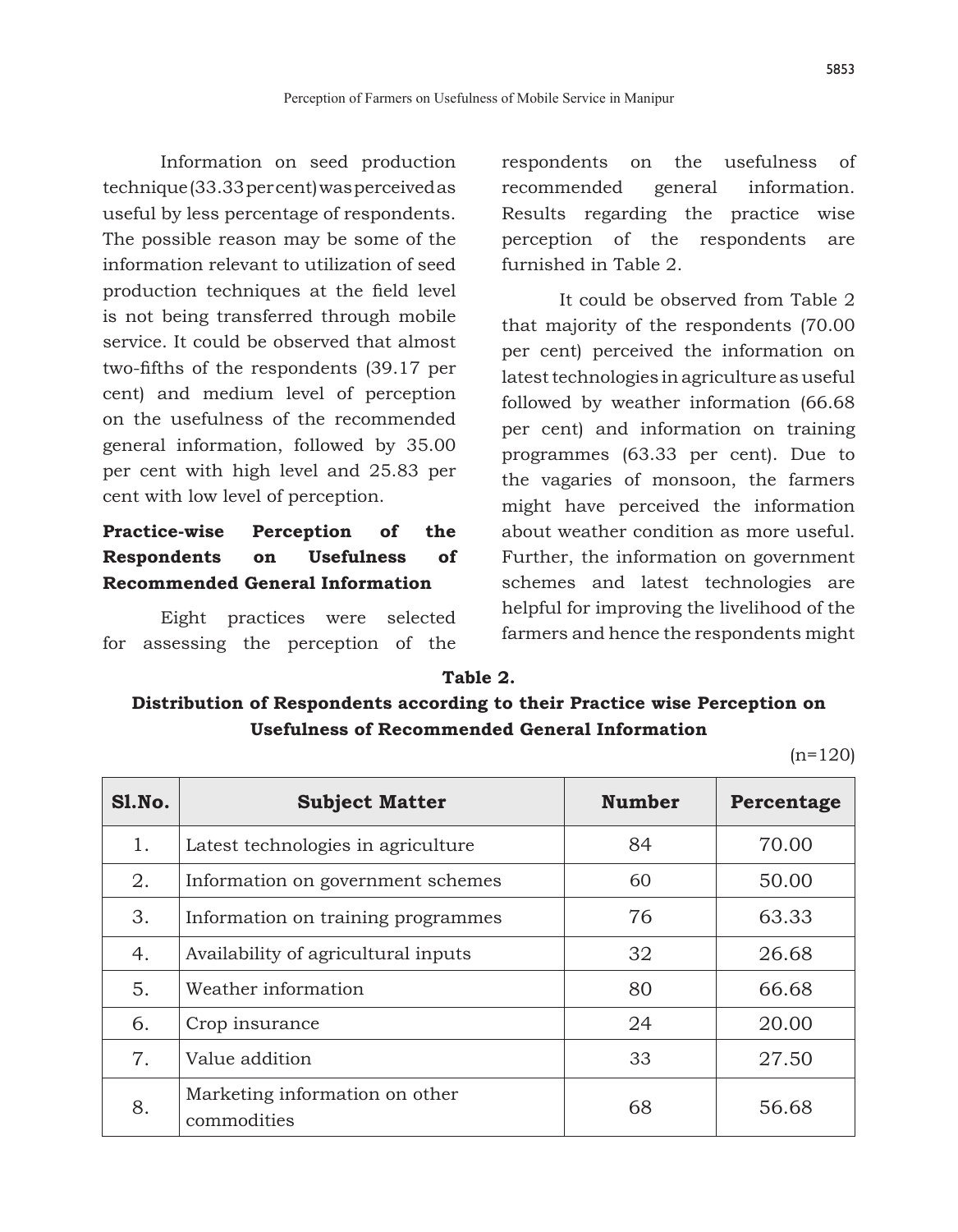have felt that the information provided on these technologies was reliable and accurate.

Further, it could be seen from the same table, that majority of the respondents (56.68 per cent) had perceived the information on marketing information on other commodities as useful followed by information on government schemes (50.00 per cent). Most of them might have utilized the information on these technologies. Hence, the respondents would have perceived these technologies as useful.

A little more than one-fourth (27.50 per cent) of the respondents perceived the information on value addition and availability of agricultural inputs (26.68 per cent) as useful. Further, only 20.00 per cent of the respondents perceived the information on crop insurance as useful. It may be due to lack of knowledge and awareness on these technologies.

## **Perception on Usefulness of Mobile service**

The results on distribution of respondents according to their perception on usefulness of mobile service are given in Table 3.

### **Preferred Language**

Most of the respondents (95.00 per cent) expressed that they are satisfied with the local language used by the IASF mobile service in transferring the information. This finding is in line with the findings of Zanello (2011).

 $(n=100)$ 

| Table 3.                                                     |  |  |  |  |  |
|--------------------------------------------------------------|--|--|--|--|--|
| Distribution of Respondents According to their Perception on |  |  |  |  |  |
| <b>Usefulness of Mobile service</b>                          |  |  |  |  |  |

|               | $(11 - 120)$                      |               |            |
|---------------|-----------------------------------|---------------|------------|
| <b>S1.No.</b> | <b>Statement</b>                  | <b>Number</b> | Percentage |
| 1.            | Accuracy of information           | 72            | 60.00      |
| 2.            | Reliable                          | 78            | 65.00      |
| 3.            | Provides complete information     | 30            | 25.00      |
| 4.            | Motivate to adopt                 | 80            | 66.67      |
| 5.            | Message is understandable         | 90            | 75.00      |
| 6.            | Use of simple words and sentences | 69            | 57.50      |
| 7.            | Increase productivity             | 100           | 83.33      |
| 8.            | Solve farmers' problems           | 94            | 78.33      |
| 9.            | Knowledge gained                  | 77            | 64.16      |
| 10.           | Saves time and cost               | 90            | 75.00      |
| 11.           | Preferred language                | 114           | 95.00      |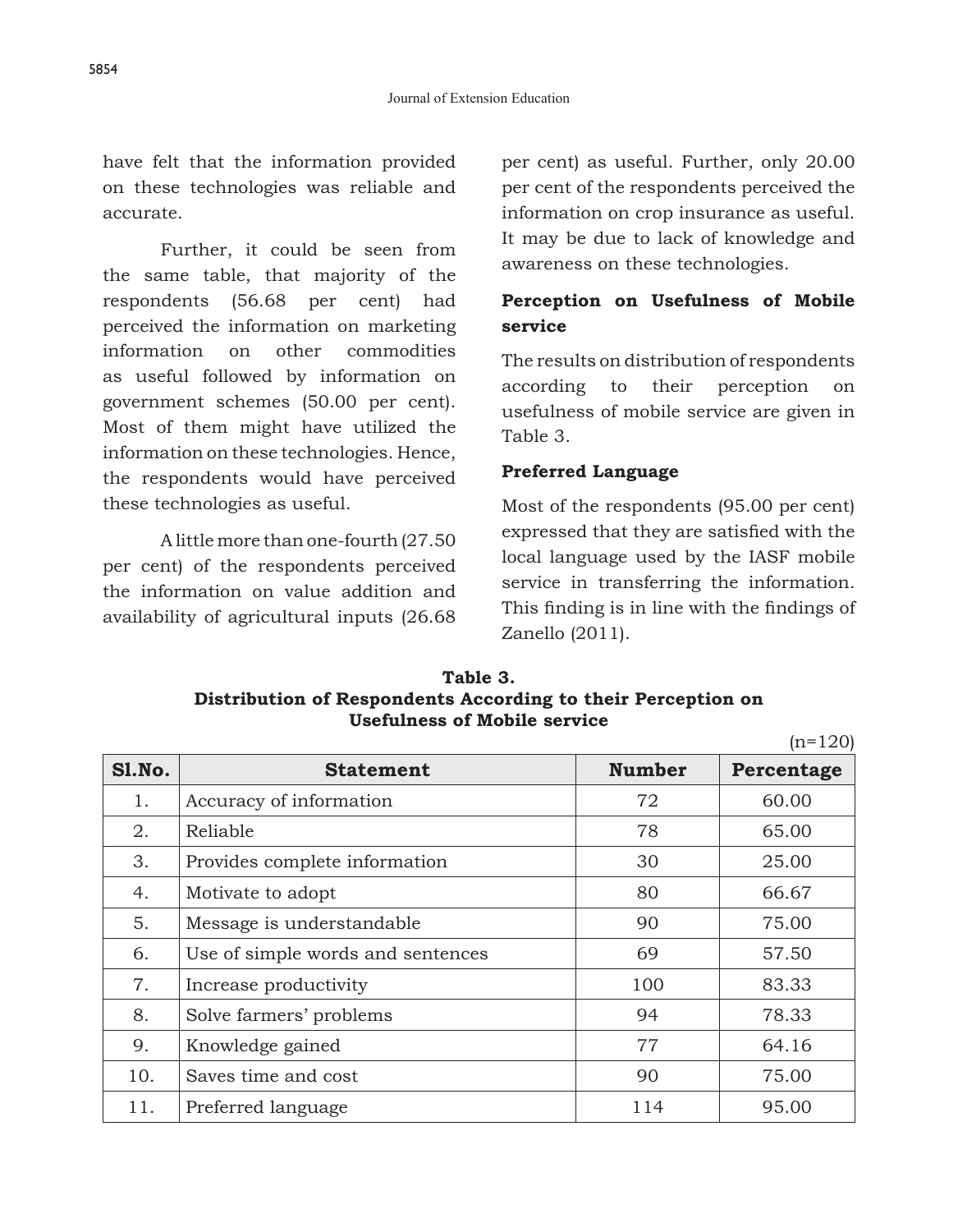#### **Increase Productivity**

Almost all the respondents (83.33 per cent) agreed that the information transmitted through mobile service increased their productivity. This finding is in line with the findings of Rizvi (2010).

### **Solve Farmers' Problems**

Nearly eighty per cent (78.33 per cent) of the respondents opined that the IASF mobile service could solve farmers' problems by means of providing meaningful information on specific problems. In the IASF mobile service, the information right from the selection of seed to post harvest management are updated regularly and comprehensive in nature. This finding is in line with the findings of Kennedy (2013).

#### **Message is Understandable**

A vast majority (75.00 per cent) of the respondents reported that the information was under with the understandable. This might be due to the fact that IASF mobile service contained sequential presentation of message or information in simple sentences and in local dialect. This finding is in line with the findings of Aker and Mbiti (2010).

#### **Provides Complete Information**

Only one-fourth (25.00 per cent) of the respondents stated that the information provided was complete. This finding is in line with the findings of Jagun et al. (2007).

#### **CONCLUSION**

Medium to high level of perception on usefulness of paddy technologies was observed among majority of the respondents. Hence, the organisations concerned with transferring agriculture and allied technologies through mobile service need to realise the potential of mobile service for the speedy dissemination of information to farmers.

 Further, the findings on perception on usefulness of few paddy technologies viz., nursery management, post harvest management and seed production technique was found to be low. With respect to the findings on perception on mobile service, three-fourths of the respondents expressed that the information was incomplete.

Hence, efforts should be made to disseminate complete and precise information on all aspects of crop and related information for harnessing the possibilities of utilizing the information, The mobile service authorities need to take extra care to streamline the system so as to prepare relevant content for maximum utility by the end users.

#### **REFERENCES**

Aker, J.C & Mbiti, I. (2010). Information from markets near and far : Mobile phones and agricultural markets in Niger, *American Economic Journal of Applied Economics*, *2* : 46-59.

Aloyce, M. (2005). *CT for improved crop*